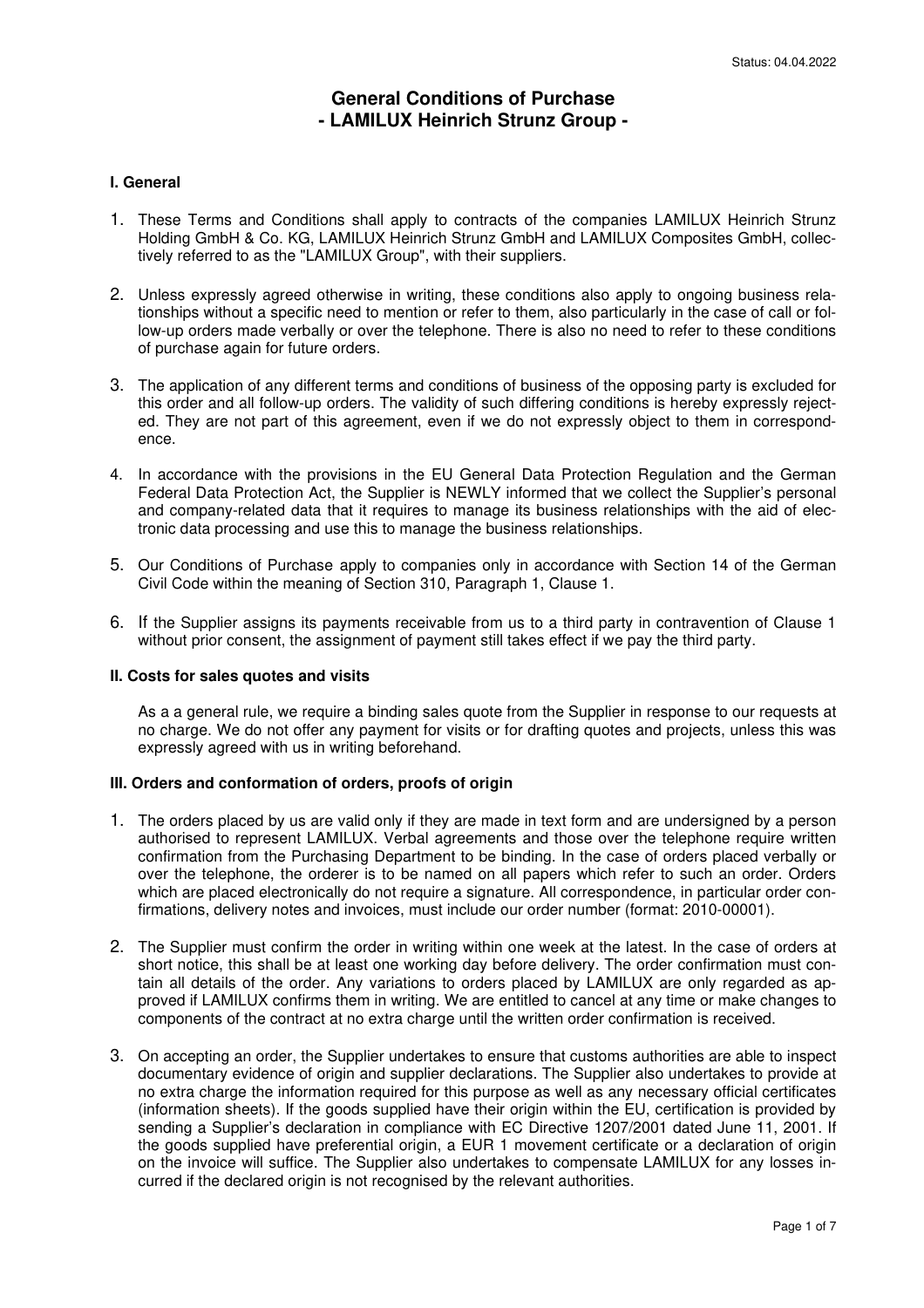# **IV. Delivery period**

- 1. The agreed delivery dates are binding for the supplier, unless expressly agreed otherwise. The specified delivery date is always the date of receipt of goods by us, unless otherwise agreed. If a calendar week is agreed as the delivery date, the last delivery date shall be the Friday of that week or the last working day preceding that Friday, provided that Friday is a public holiday.
- 2. Events of force majeure, strike, lockout, operational disruptions, as well as other unforeseen events which cannot be averted by us and which make it significantly more difficult for us to accept the ordered goods, in particular sales stagnation, shall give us the right to reasonably extend the acceptance periods or to withdraw from the contract. Reasonable is usually the period of the event plus a period for the disposition of the use of the goods to be delivered. The supplier shall not be entitled to claim damages in this respect.
- 3. Without prejudice to the legal regulations or the aforementioned agreed provisions, the Supplier is obliged to inform us immediately in writing of any delays in deliveries, stating the reasons and the estimated period of delay.
- 4. If the delivery time is exceeded, the supplier shall be in default without reminder. Notwithstanding the statutory rights to which we are entitled, we shall be entitled to demand as a contractual penalty 0.2% of the net order amount per working day of culpable failure to meet the deadline, but not more than a total of 5% of the net order amount. If deadlines for partial deliveries have been agreed, we shall be entitled to demand as a contractual penalty 0.2% of the part of the net order sum attributable to the partial delivery per working day of the culpable failure to meet the deadline, but no more than a total of 5% of this part of the net order sum. The total of all contractual penalties shall be limited to a maximum of 5% of the net order amount. The assertion of further claims for damages, in particular costs due to production downtimes, shall remain expressly unaffected by this provision. However, the contractual penalty shall be offset against these.

#### **V. Delivery, delivery note and invoice**

- 1. Place of performance for the delivery is the address listed in the order. The supplier shall not be entitled to make partial deliveries unless these are due to logistical or technical circumstances and have been announced to us in advance or are made with our consent. Over- and under-deliveries are not permitted.
- 2. Delivery shall be made at the risk and expense of the supplier, unless expressly agreed otherwise in writing. Costs are in particular all ancillary costs of performance, freight, transport, packaging, possible insurance and other ancillary costs. Consignments for which freight-free delivery has not been agreed in principle shall always be shipped by the most favorable route. All additional costs arising from non-compliance with these regulations as well as costs for cartage etc. at the place of dispatch will not be recognized.
- 3. Deliveries of goods by motor vehicles are accepted only on working days Monday to Thursday in the time from 7.00 a.m. to 12.00 p.m. and 1.00 p.m. to 3.00 p.m., Friday from 7.00 a.m. to 12.00 p.m.. The delivery includes the handing over of proper and complete delivery papers. If these are not available in whole or in part, we are entitled to refuse acceptance until the corresponding papers are available.
- 4. The freight carrier must report to the incoming goods department at the respective works only. This department is clearly signposted as 'Warenannahme' (incoming goods). The freight carrier is expressly not permitted to enter the works directly and unload unaccompanied. In the event of noncompliance, a lump-sum cost of € 500.00 will be charged to the supplier.
- 5. If deliveries are requested for a different address to our own, the delivery note is to be sent to the delivery address and a copy to LAMILUX.
- 6. Invoices are to be sent to rechnungseingang@lamilux.de separately from the shipment.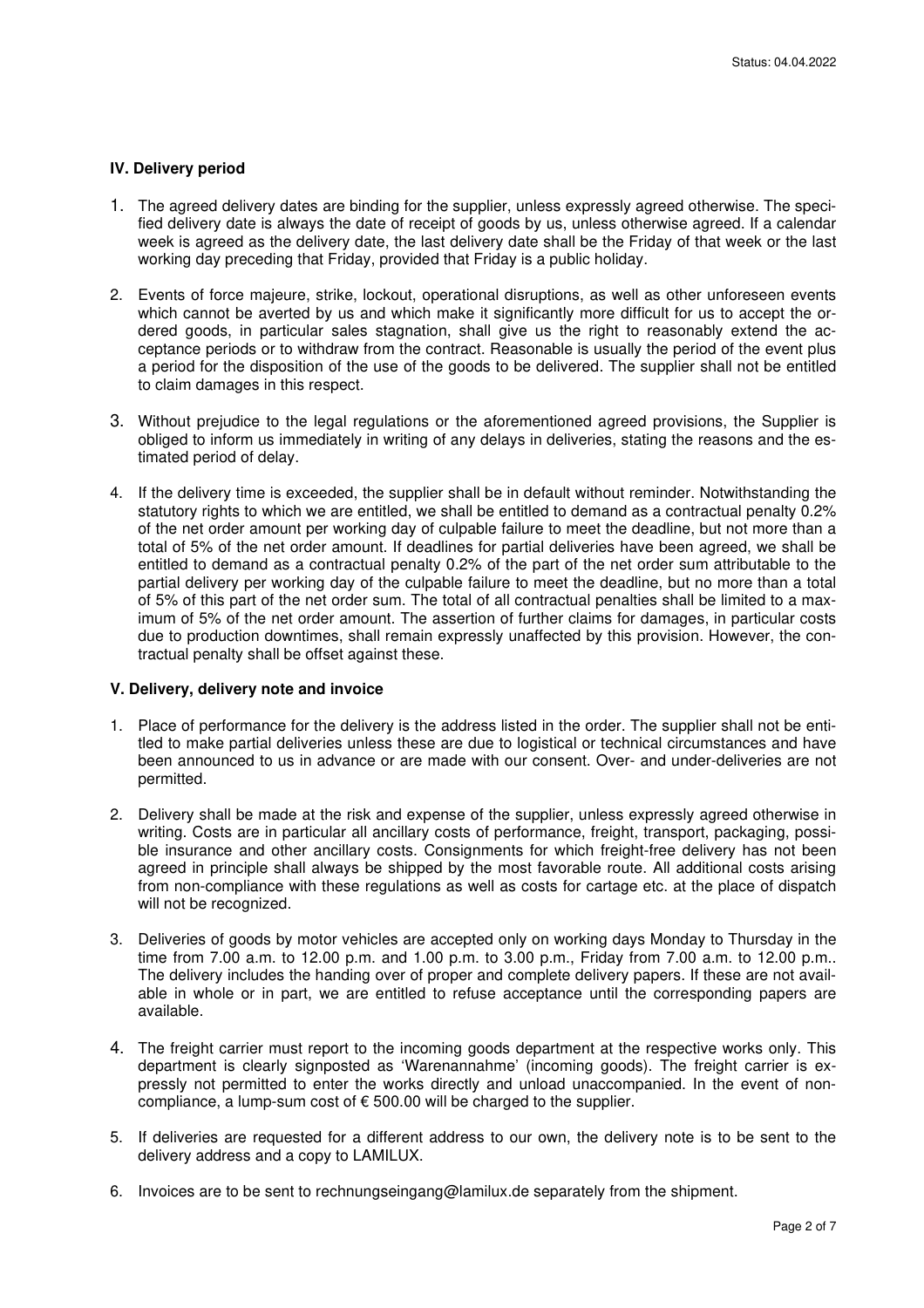- 7. Order confirmations, delivery papers, invoices and credit notes must contain our order number. The invoicing party's tax number is to be included on all invoices and credit notes. The invoice recipient's details must match those on the order. Incomplete or incorrect invoices will be returned to the invoicing party at its expense without being processed.
- 8. Invoices which are not submitted in correct form (i.e. not error-free, not complete, not in due form or not auditable) are not considered received until we have received a corrected invoice. Collective invoices are not accepted.
- 9. Insofar as no further requirements are stipulated in our order, the deliveries and services shall be performed in accordance with the latest state of knowledge, technology and science, the relevant legal provisions, the regulations and guidelines of authorities, professional associations and trade associations of the Federal Republic of Germany, the EU and the country of destination. Insofar as EN, DIN, VDE, VDI, DVGW or equivalent standards exist, delivery shall be made in compliance with these. In addition, the delivered item must be suitable for use in accordance with the VOB/C as amended.

# **VI. Changes in performance (supplements)**

- 1. We are entitled to demand subsequent changes in the procurement of the service within the scope of the business partner's capacity, unless this is unreasonable for the supplier.
- 2. If the supplier has reservations about the change in performance, he must inform us of these in writing without delay. If we do not share the supplier's concerns, we shall remain responsible for our information and instructions.
- 3. If the basis of the price for the service provided for in the contract is changed due to changes in the nature of the service, a new price shall be agreed taking into account the additional and reduced costs. The agreement shall take into account any effects of the change in performance on other contractual conditions, in particular on dates/deadlines. This agreement shall be made without delay. If the supplier does not claim any time effects in its offer regarding the changed performance, it shall be assumed that the change is time-neutral.

# **VII. Prices**

- 4. The agreed prices are fixed prices for delivery to the receiver's address; they apply free of charges for carriage, packaging and duties. Prices which are subject to change are not accepted and are hereby expressly rejected. Claims based on a disturbance of the basis of business shall remain unaffected.
- 5. If it should be necessary to place orders without a prior agreement on price, the prices for the previous order apply in the case of an ongoing business relationship, unless the price list valid at the time when the Supplier fulfils the order is more favourable for LAMILUX.

#### **VIII. Payment Conditions**

- 1. The place of payment for all orders is Rehau, Germany.
- 2. Unless otherwise agreed, payments shall be made within 20 days with a 4 % discount or 60 days net, after fault-free, contractually compliant, unobjected to or accepted delivery or service and presentation of a proper, complete, fault-free and auditable invoice.
- 3. Each payment is made with the reservation of LAMILUX's rights with regard to any possible defects. LAMILUX is entitled to withhold payment completely or in part until any defects are remedied or any other counterclaims arising from the business relationship as a whole have been settled. Payment does not imply acceptance, completion or waiving of liability for defects; this also applies to the delivery receipt when the goods are accepted.

#### **IX. In-production inspection, notification of defects**

1. If relevant, the technical supply conditions, the special agreements regarding the purchase of systems, machines and devices and for secondary contract work, control instructions and any quality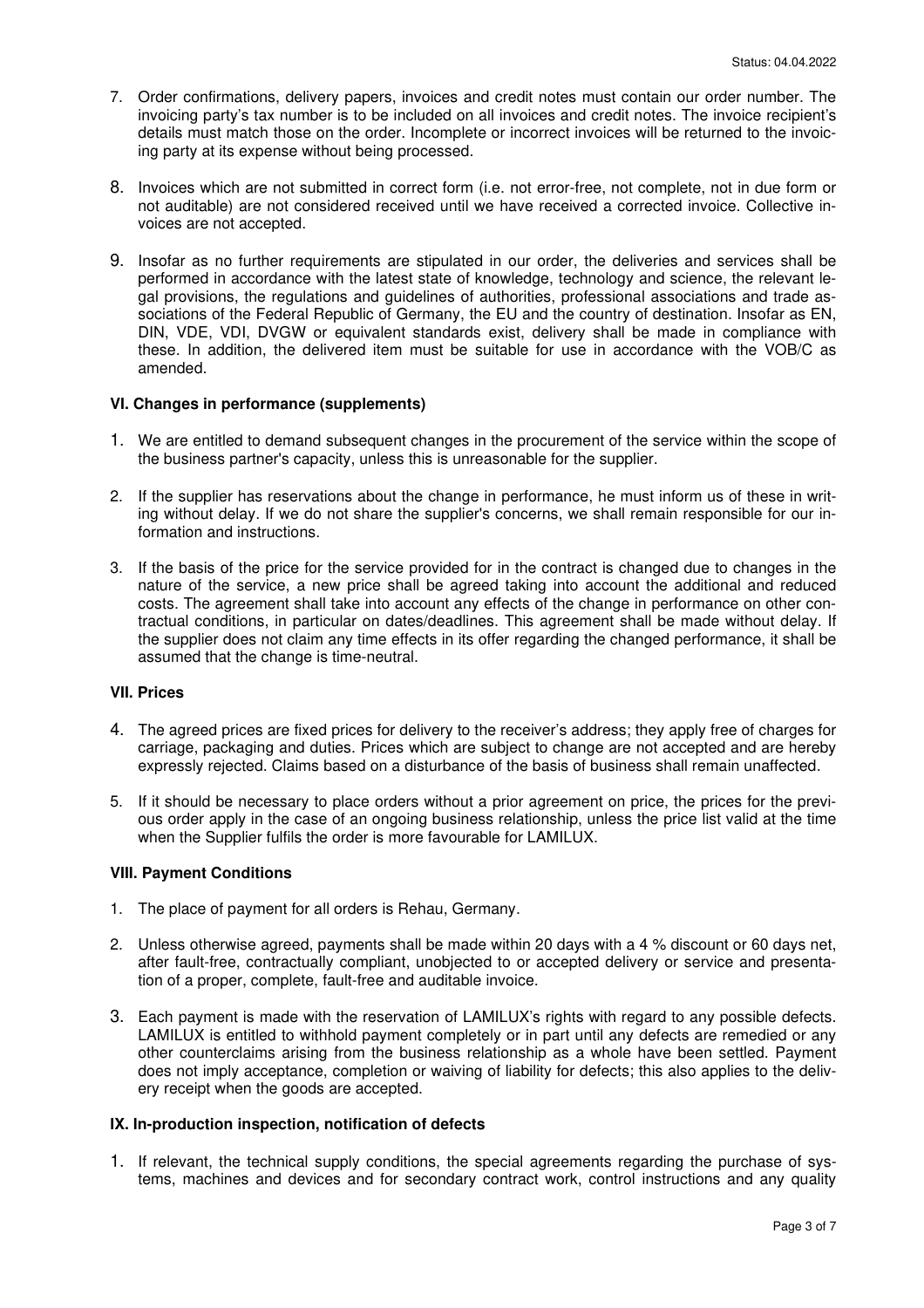control specifications from LAMILUX are an integral part of the contract. Technical specifications are always a binding part of the contract, even without being expressly agreed

- 2. The supplier shall ensure through its factory inspection that its deliveries comply with our technical delivery conditions and the respective specifications. The supplier is obliged to inspect the service to be provided in accordance with the contract immediately before handover to us to ensure that it fully complies with the contractual requirements, in particular that it is free of defects (outgoing inspection). The result shall be recorded on the day of the inspection. The supplier undertakes to make records of the inspections carried out and to archive all test, measurement and inspection results for ten years. We are entitled to inspect these documents at any time and to request copies.
- 3. The obligation to inspect the goods and to give notice of obvious defects or deviations in quantity shall in all cases, even if the delivery has previously become our property or has been handed over to the forwarder, carrier or other agent of ours, only commence once proper notification of dispatch has been given and the goods have been received by us. We are only obliged to open the packaging and to examine the goods on a random basis. The following shall have priority: During the inspection, no measures shall be taken which could result in soiling, damage or deterioration of the goods prior to use/processing (e.g. by removing foils). All defects which are not recognizable on the basis of the packaging or which cannot be detected in a random inspection shall be deemed to be hidden defects. The period for giving notice of defects shall be 10 working days from receipt of the goods by us in the case of visible defects and 14 working days from discovery in the case of hidden defects. The deadline for notification of defects shall be deemed to have been met if we have sent the notification of defects within this period.
- 4. In the case of larger delivery quantities of goods, our examination of the goods shall be limited to meaningful random samples. Defects that are not discovered in the process shall be deemed to be hidden. The same shall apply to packaging of the goods which cannot be opened without damage.
- 5. If a sample is submitted, the properties of the sample with regard to material and processing shall be deemed to be guaranteed by the supplier for all future deliveries and subsequent deliveries.

#### **X. Liability for defects and warranty and guarantee**

- 1. The supplier guarantees within the scope of the statutory provisions that the delivered goods are free of material and manufacturing defects at the time of the transfer of risk, which significantly reduce the value or the suitability of the goods, as well as that any properties expressly warranted to us in writing. The supplier shall inform himself about the intended purpose and place of use of his product. If there are concerns that his product does not meet the requirements for use or is not suitable for the intended use, place of use and/or the conditions there, the supplier must inform us of this immediately and in writing. If this does not happen and it turns out at a later date that the supplier's product was not suitable, the supplier shall be liable for all costs incurred by us as a result.
- 2. If defects become apparent before or at the time of the passing of risk or occur during the warranty period, the supplier shall, at its own expense, either remedy the defects or make a replacement delivery at our discretion. These Terms and Conditions of Purchase shall also apply to replacement deliveries. Installation and removal costs are to be borne by the supplier in accordance with § 439 Para. 3 BGB.
- 3. If we demand the rectification of defects or replacement delivery and if the supplier is in default with the rectification of defects or replacement delivery, we shall be entitled to withdraw from the contract in whole or in part without compensation without setting a grace period. The same shall apply if the supplier finally refuses to remedy the defect or make a replacement delivery or declares himself unable to do so within a reasonable period of time.
- 4. Without prejudice to our contractual and statutory rights, the following shall apply: if the supplier fails to meet its obligation to remedy the defect - at our option by remedying the defect (subsequent improvement) or by delivering an item free of defects (replacement delivery) - within a reasonable period set by us, we may remedy the defect ourselves and demand reimbursement from the supplier of the expenses required for this purpose or a corresponding advance payment. If subsequent performance by the supplier has failed or is unreasonable for us (e.g. due to particular urgency, risk to operational safety or imminent occurrence of disproportionate damage), no deadline need be set; we shall inform the supplier of such circumstances without undue delay, if possible in advance.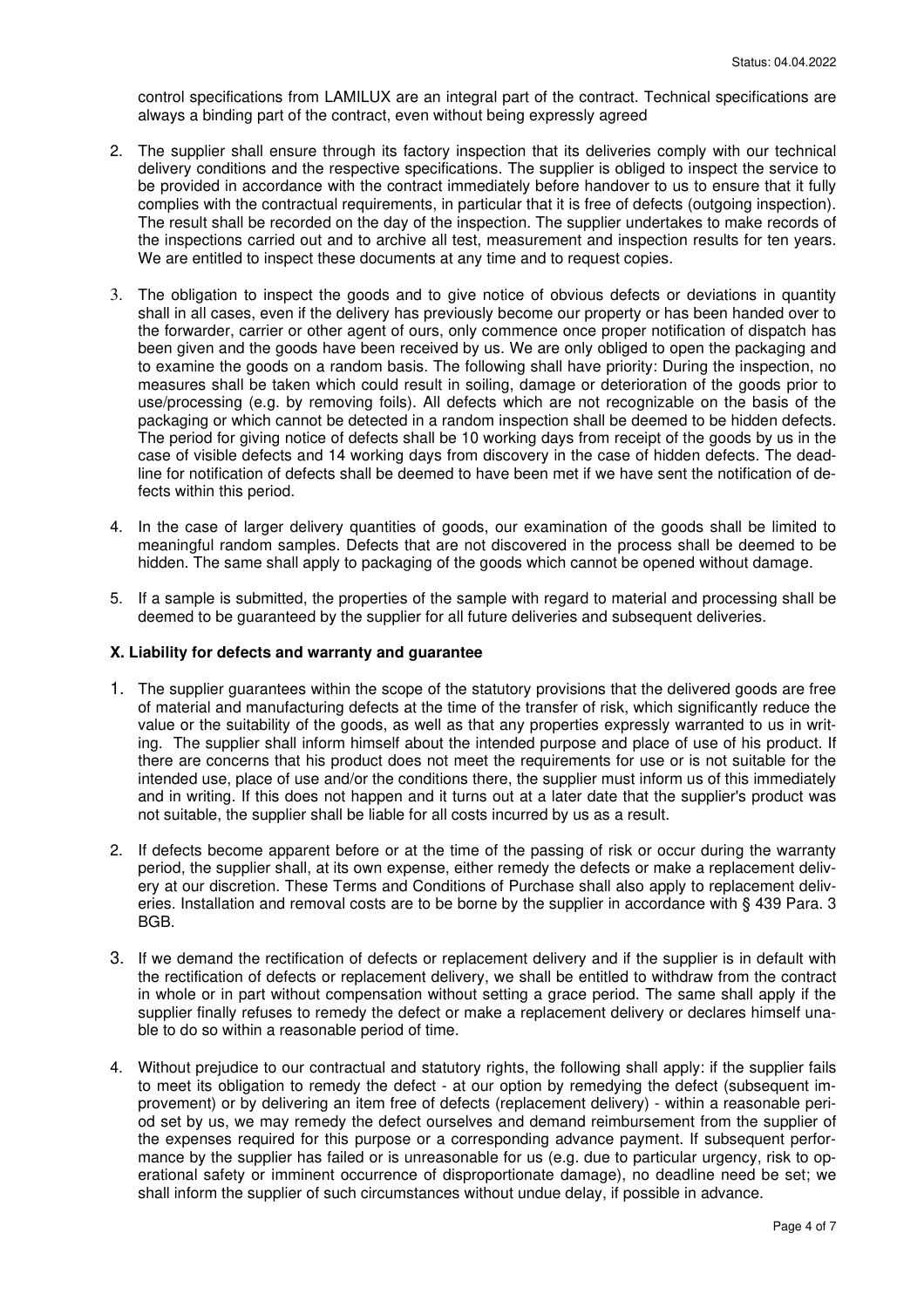- 5. All products purchased by us from the supplier are further processed in such a way that they are part of a construction product within the meaning of § 438 para. 1 no. 2 BGB. The warranty period granted by Supplier for contracts with LAMILUX Heinrich Strunz GmbH shall be 5 years and 6 months and shall commence with the passing of risk, unless otherwise agreed.
- 6. Insofar as a product demonstrably does not become part of a construction product, the warranty period shall be 36 months and shall commence with the transfer of risk, unless otherwise agreed in the individual case.
- 7. Returned defective goods will be charged to the supplier. The return shipment is at the expense and risk of the supplier
- 8. The Supplier will expressly provide a warranty for the term specified in No. 4 for its consignments and services starting from the transfer of risk, guaranteeing that, during the warranty period, their goods and services
	- a) will be free of defects of any type
	- b) are perfectly suitable for their designated or agreed purpose
	- c) will feature and maintain the contractually agreed or guaranteed properties

If the Supplier has envisaged or offered a longer or more extensive warranty, then the Supplier's longer or more extensive warranty applies.

- 9. In the event of a warranty or guarantee case, we shall in any case be entitled, at our own discretion, to demand a reduction of the remuneration (abatement), withdrawal from the contract, rectification of defects or replacement delivery free of defects, including replacement of the installation and removal costs, provided that the subsequent performance has failed. In addition, we may claim damages in lieu of performance. Our rights and claims arising from culpa in contrahendo, positive breach of contract, tort, etc. shall remain unaffected. If a repair or replacement delivery is made, the above warranty period shall be extended with respect to the entire delivery item by the number of days on which the system or device cannot be used for more than 12 hours in each case. The supplier shall indemnify us against all possible claims arising from the law on liability for defective products.
- 10. recourse claims on our part against the supplier due to material defects according to §§ 478, 479 BGB remain unaffected. The supplier shall indemnify us against all claims of our customer in respect of warranty. In the case of defects of title, the supplier shall also indemnify us against any existing claims of third parties.
- 11. If recall or repair service campaigns are launched as a result of problems with the Supplier's delivery items, the Supplier will bear all the costs incurred as a result of the recall or repair service campaigns if the problems are due to reasons under the Supplier's control. This also applies to costs which LAMILUX is invoiced by its customers.
- 12. The Supplier also guarantees that the goods and services which they supply meet our requirements, feature the agreed properties and are suitable for the contractually required use. In particular, nonregulated construction products subject to the German Building Rules List or the products' characteristics must meet local building law usage list requirements in each and every case. Unless agreed otherwise, German Construction Contract Procedures apply. Particularly important in this respect are general technical approvals and general appraisal certificates regarding fire behaviour, construction product quality, ageing resistance, corrosion protection, heat insulation and noise insulation. The German Institute of Building Technology's (DIBt) current Building Rules List should always be taken as a basis for designs. The delivery items and services should be provided and equipped in such a way that they comply with all applicable statutory and local authority regulations, including those under the German Equipment Safety Act and those regarding environmental protection. They must also meet accident prevention regulations.

# **XI. Transfer of Risk**

The risk of accidental deterioration and perishing of goods is transferred to LAMILUX at the earliest when the unloading of goods or the service is completed at LAMILUX's facilities or at the designated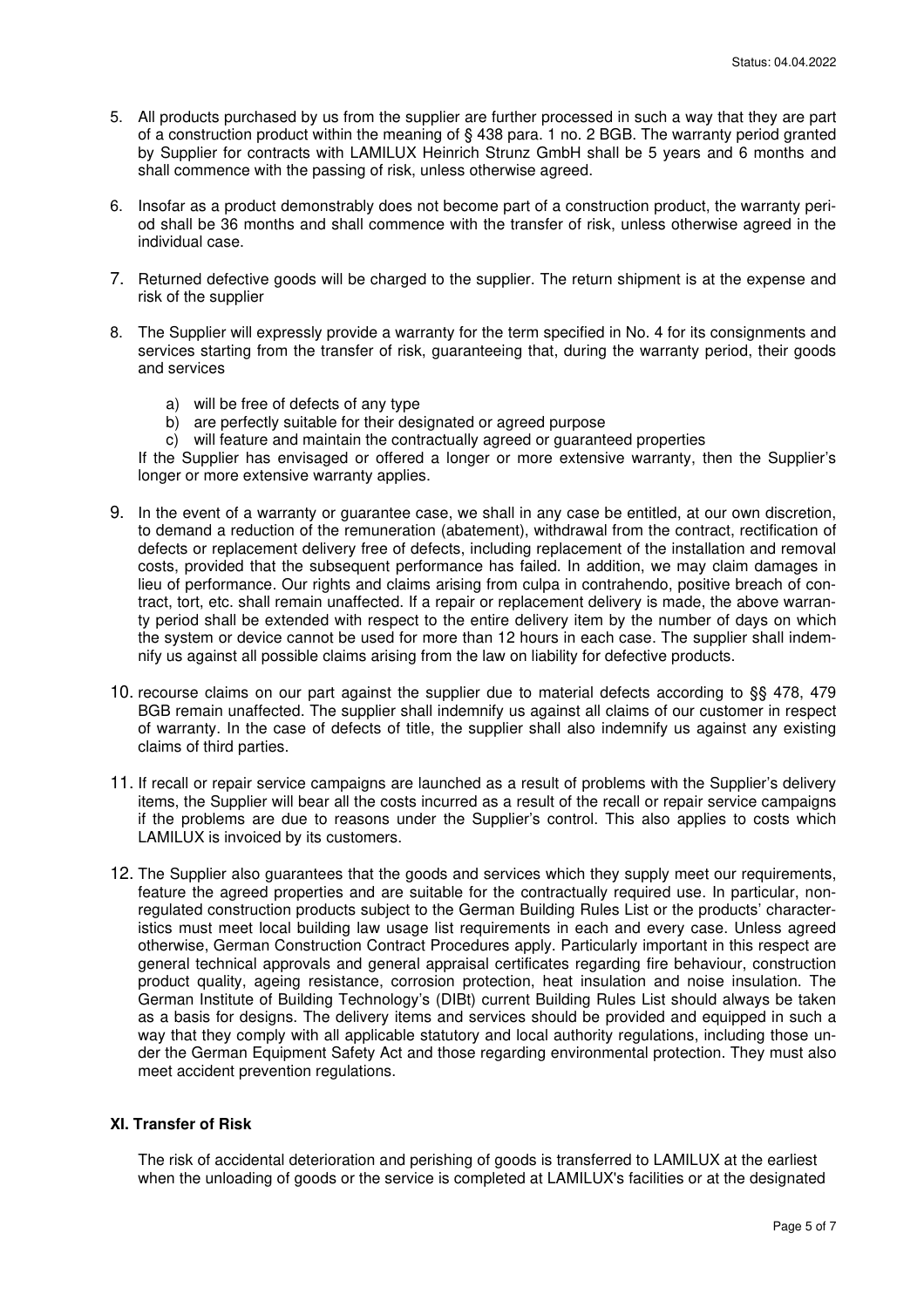delivery location. This also applies if LAMILUX bears shipping costs in an individual case or the delivery is ex works.

## **XII. Business and Product Liability Insurance**

The client undertakes to acquire a business and product liability insurance policy with flat-rate coverage of at least 5 million euros for personal injury and damage to property. Notwithstanding Clause 7.9 of the General Liability Insurance Conditions, the policy must also cover injury and damages abroad. The supplier must inform LAMILUX of any exclusions of coverage for the United States and Canada. The insurance policy must include coverage of so-called product liability insurance in line with the German Insurance Association (GDV) Model 2008, including insurance against personal injury and property damage due to failure to provide the agreed characteristics of the supplied item, Clause 4.1, Product Liability Insurance; composition, mixing and processing of the supplied products, Clause 4.1, Product Liability Insurance; further machining and processing, Clause 4.3, Product Liability Insurance ; disassembly and installation costs, Clause 4.4 Product Liability Insurance ; production spoilage due to machines, Clause 4.5, Product Liability Insurance, and a proviso regarding costs for testing and grading, Clause 4.6, Product Liability Insurance. The amount covered for damages according to Clauses 4.2 to 4.6 regarding Product Liability Insurance must also equal at least 5 million euros. Upon request, the Supplier must provide LAMILUX with a suitable certificate of insurance from the insurer.

## **XIII. Non-disclosure, industrial property rights**

- 1. The supplier is obligated to keep all non-obvious commercial or technical details acquired in connection with the execution of the order or a visit, as well as all drawings, orders and business relations as business secrets and not to disclose them in any way to third parties.
- 2. The supplier undertakes to contractually oblige all employees and other persons coming into contact with the data to be treated confidentially to maintain secrecy and to provide evidence of this obligation upon request. Employees and other persons or third parties - e.g. subcontractors - who are involved by the Supplier in the execution of the order shall be subject to corresponding confidentiality obligations and shall be instructed with regard to the provisions of the German Trade Secrets Act.
- 3. The supplier shall be liable for ensuring that the delivery and use of the delivery items does not infringe the property rights of third parties, insofar as he is responsible for this. The supplier undertakes to indemnify us against all possible claims for damages by third parties.
- 4. Production equipment such as models, samples, dies, tools, gauges, drawings and the like provided to the supplier by us or manufactured by the supplier according to our specifications may not be sold, pledged or otherwise passed on to third parties or used in any way for third parties without our consent. The means of production etc. shall become our property upon acquisition or manufacture by the supplier. The handover shall be replaced by the fact that the supplier shall keep the means of production etc. in safe custody for us free of charge. The supplier shall maintain and repair the production equipment at its own expense and, if necessary, renew it during the agreed service life.
- 5. All documents, products, parts, etc. handed over to the supplier may not be passed on to third parties without our consent and must - like the means of production - be treated as strictly confidential even after termination of the respective transaction and returned to us upon request or permanently destroyed.
- 6. For each case of culpable violation of the obligations arising from the provisions on confidentiality, we may demand a penalty. The amount shall be determined by us at our reasonable discretion and shall be reviewed by a competent court in the event of a dispute. We reserve the right to claim further damages and to assert claims for injunctive relief.

#### **XIV. Secrecy and Security of the delivery chain**

- 1. The supplier assures that all necessary measures have been and will be taken to ensure full supply chain security.
- 2. If the supplier is not an authorized economic operator (AEO/ZWB), he must sign the customs security declaration and take the precautions and comply with the regulations contained therein.